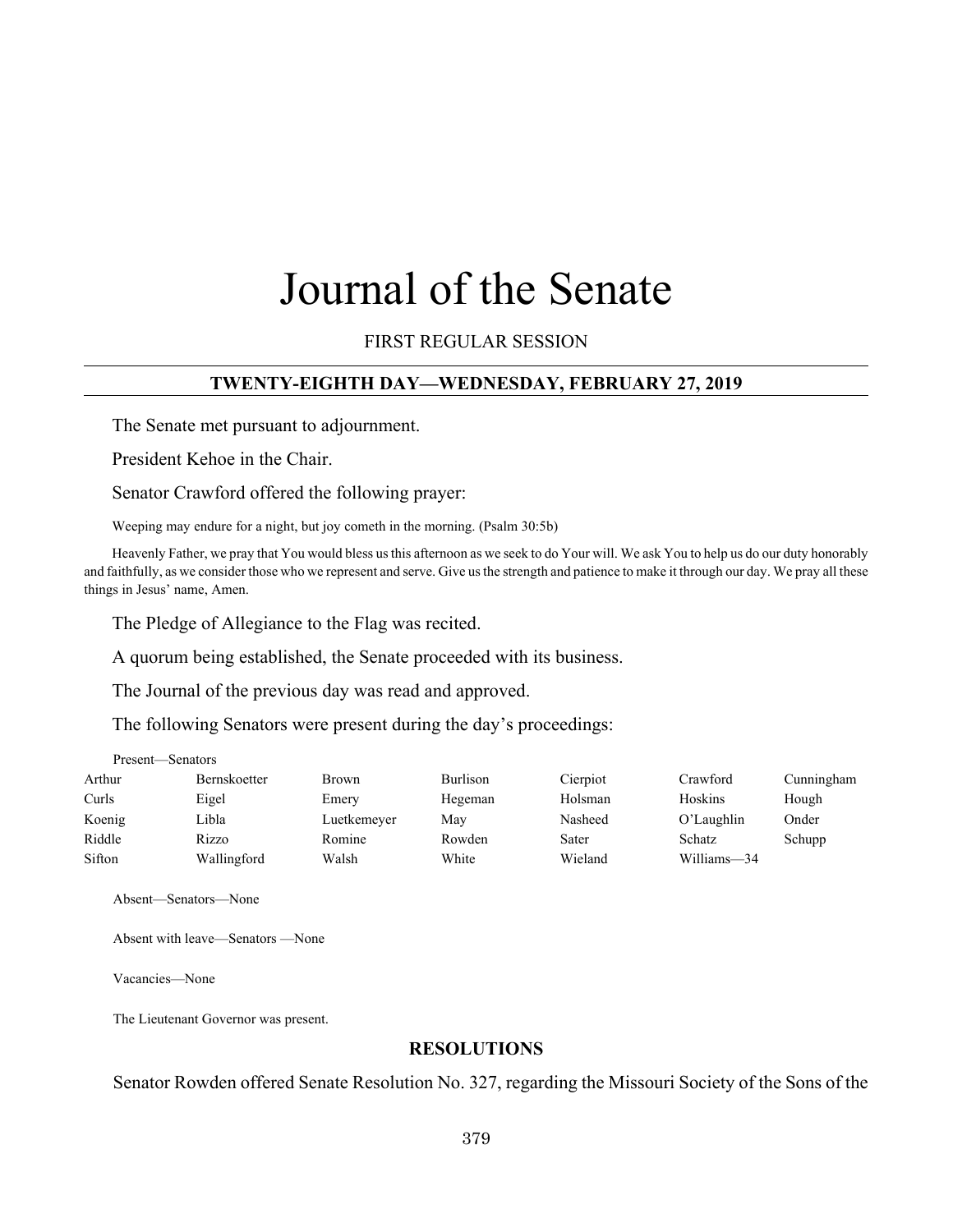American Revolution, which was adopted.

Senator Koenig offered Senate Resolution No. 328, regarding the death of the Honorable William Carl "Bill" Linton, which was adopted.

Senator Wallingford offered Senate Resolution No. 329, regarding Jay Cassout, Scott City, which was adopted.

Senator Onder offered Senate Resolution No. 330, regarding Amelia Truong, which was adopted.

Senator Crawford offered Senate Resolution No. 331, regarding Kate Brown, which was adopted.

Senator Brown offered Senate Resolution No. 332, regarding Blake Johnson, which was adopted.

## **INTRODUCTION OF BILLS**

The following Bills and Joint Resolutions were read the 1st time and ordered printed:

**SB 454**–By Hegeman.

An Act to repeal sections 135.305 and 137.1018, RSMo, and to enact in lieu thereof two new sections relating to the extension of expiration dates of certain tax credits.

**SB 455**–By Holsman.

An Act to repeal section 333.011, RSMo, and to enact in lieu thereof two new sections relating to licensing of funeral establishments.

**SB 456**–By Schupp.

An Act to amend chapter 197, RSMo, by adding thereto one new section relating to forensic examinations performed in certain hospitals.

## **SB 457**–By Curls.

An Act to amend chapter 195, RSMo, by adding thereto one new section relating to the medical marijuana opportunities program, with an emergency clause.

**SB 458**–By May.

An Act to repeal section 454.1005, RSMo, and to enact in lieu thereof one new section relating to child support enforcement.

**SB 459–**By Nasheed.

An Act to amend chapter 570, RSMo, by adding thereto one new section relating to the offense of vehicle hijacking, with penalty provisions.

**SB 460**–By O'Laughlin.

An Act to repeal sections 334.104, 335.016, 335.019, 335.046, 335.056, and 335.086, RSMo, and to enact in lieu thereof six new sections relating to advanced practice registered nurses.

**SB 461**–By O'Laughlin.

An Act to repeal section 162.431, RSMo, and to enact in lieu thereof one new section relating to school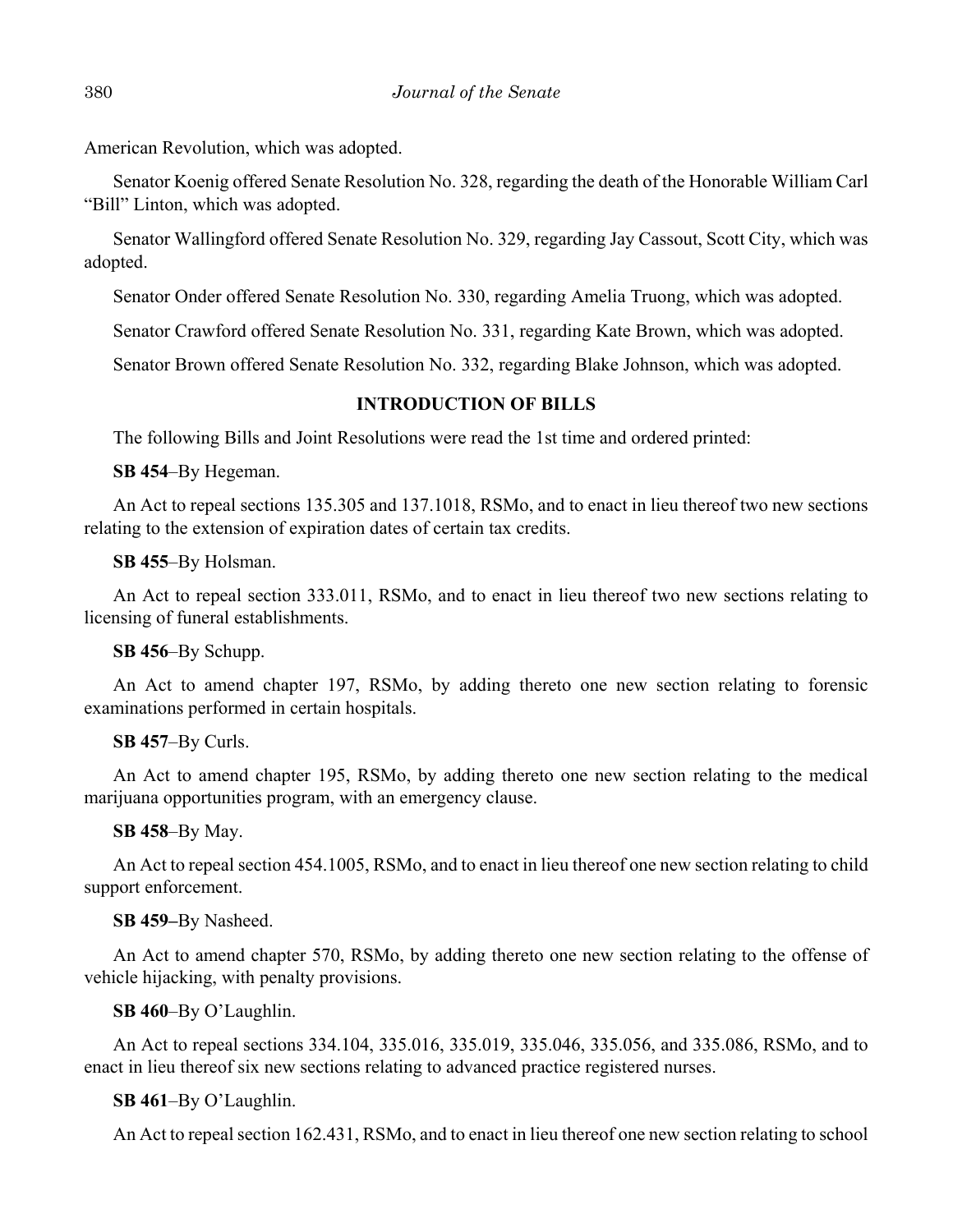district boundary changes.

**SB 462**–By Arthur.

An Act to repeal section 565.020, RSMo, and to enact in lieu thereof two new sections relating to murder in the first degree, with a penalty provision.

## **SB 463**–By Burlison.

An Act to amend chapter 34, RSMo, by adding thereto one new section relating to government processes to verify hours worked on computers for certain government contracts.

## **SB 464**–By Burlison.

An Act to repeal section 49.266 as enacted by senate bill no. 672, ninety-seventh general assembly, second regular session, and section 49.266 as enacted by house bill no. 28, ninety-seventh general assembly, first regular session, RSMo, and to enact in lieu thereof one new section relating to county regulations, with a penalty provision.

## **SB 465**–By Burlison.

An Act to amend chapter 161, RSMo, by adding thereto one new section relating to lease agreements for early childhood education programs.

## **SB 466**–By White.

An Act to amend chapter 303, RSMo, by adding thereto one new section relating to the motor vehicle financial responsibility law.

## **SB 467**–By Onder.

An Act to amend chapter 144.058, RSMo, by adding thereto one new section relating to a sales tax exemption for electricity.

## **SB 468**–By Williams.

An Act to repeal section 59.100, RSMo, and to enact in lieu thereof one new section relating to bonds for county recorders of deeds.

## **SB 469**–By Walsh.

An Act to repeal section 311.540, RSMo, and to enact in lieu thereof one new section relating to alcohol trade practices.

## **SB 470**–By Riddle.

An Act to authorize the conveyance of certain state property.

## **SB 471**–By Crawford.

An Act to repeal sections 280.005, 280.010, 280.020, 280.030, 280.035, 280.037, 280.038, 280.040, 280.050, 280.060, 280.070, 280.080, 280.090, 280.095, 280.100, 280.110, 280.120, 280.130, and 280.140, RSMo, relating to the treated timber law.

## **SB 472**–By Crawford.

An Act to repeal sections 264.061, 266.031, 266.165, 266.190, 281.035, 281.037, 281.038, 281.050, and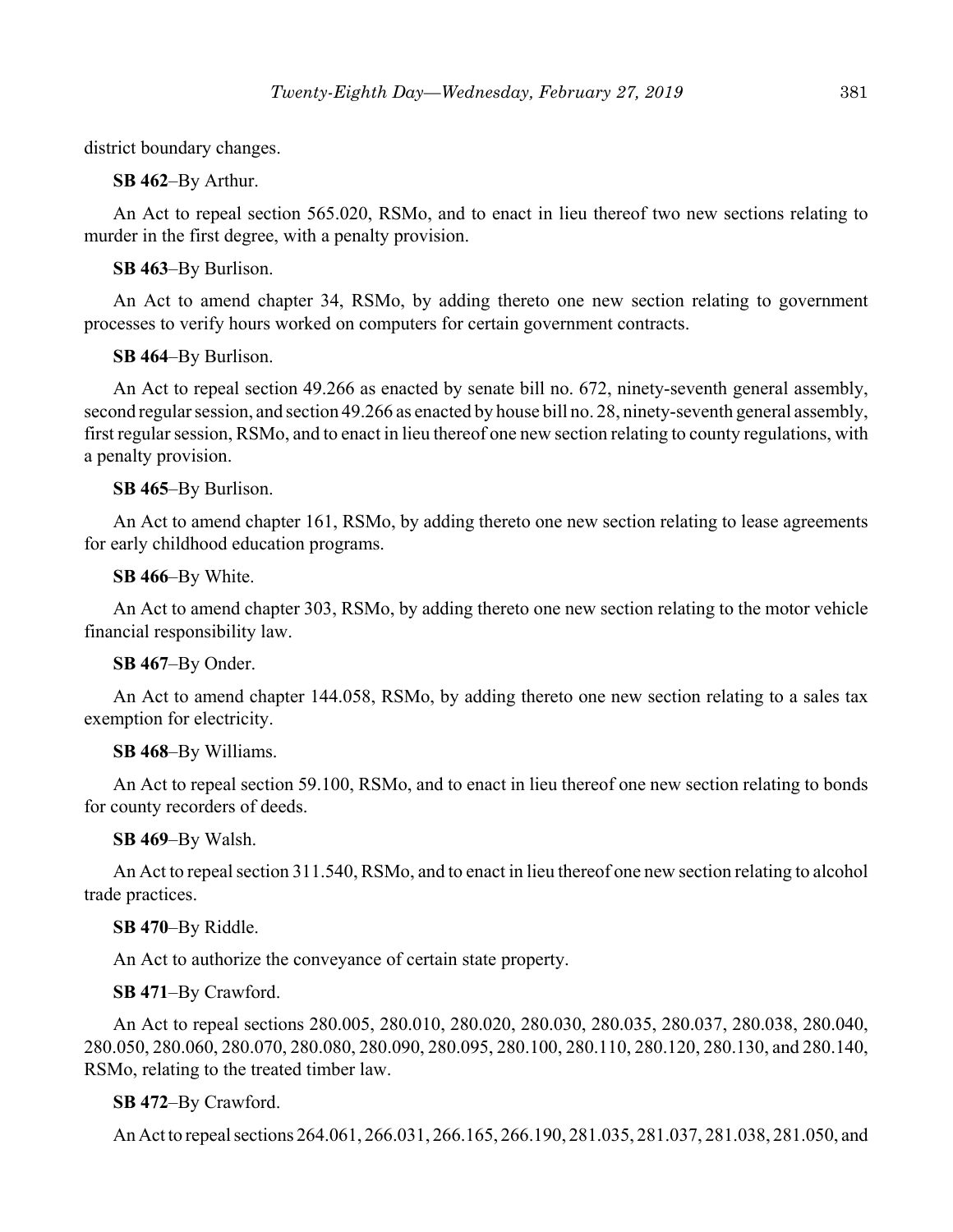281.260, RSMo, and to enact in lieu thereof eleven new sections relating to fees charged by the department of agriculture.

**SB 473**–By Bernskoetter.

An Act to amend chapter 253, RSMo, by adding thereto one new section relating to the Rock Island Trail State Park endowment fund.

**SB 474**–By Bernskoetter.

An Act to amend chapter 174, RSMo, by adding thereto one new section relating to agreements between an institution of higher education and a private partner.

**SB 475**–By Cunningham.

An Act to repeal section 163.031, RSMo, and to enact in lieu thereof one new section relating to determination of state school aid.

**SJR 26**–By Holsman.

Joint Resolution submitting to the qualified voters of Missouri, an amendment repealing section 27(a) of article IV of the Constitution of Missouri, and adopting two new sections in lieu thereof relating to providing funds for emergencies in this state.

**SJR 27**–By Eigel.

Joint Resolution submitting to the qualified voters of Missouri, an amendment repealing section 30(b) of article IV of the Constitution of Missouri, and adopting one new section in lieu thereof relating to transportation funding.

## **SENATE BILLS FOR PERFECTION**

Senator Sater moved that **SB 76**, with **SCS**, be taken up for perfection, which motion prevailed.

**SCS** for **SB 76**, entitled:

# SENATE COMMITTEE SUBSTITUTE FOR SENATE BILL NO. 76

An Act to amend chapter 208, RSMo, by adding thereto one new section relating to work and community engagement requirements for certain MO HealthNet participants.

Was taken up.

Senator Sater moved that **SCS** for **SB 76** be adopted.

Senator Sater offered **SS** for **SCS** for **SB 76**, entitled:

# SENATE SUBSTITUTE FOR SENATE COMMITTEE SUBSTITUTE FOR SENATE BILL NO. 76

An Act to amend chapter 208, RSMo, by adding thereto one new section relating to work and community engagement requirements for certain MO HealthNet participants.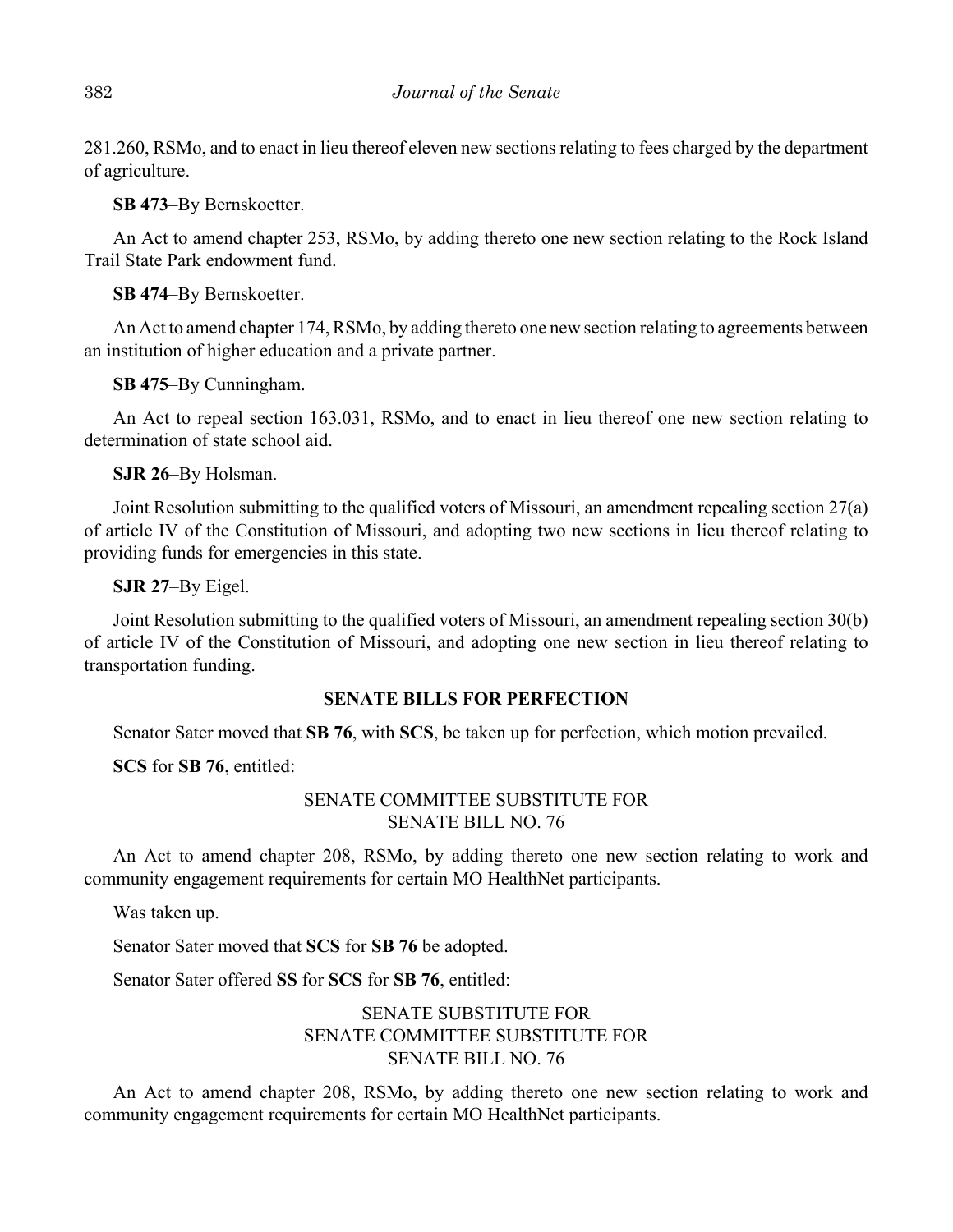Senator Sater moved that **SS** for **SCS** for **SB 76** be adopted.

Senator Nasheed offered **SA 1**:

## SENATE AMENDMENT NO. 1

Amend Senate Substitute for Senate Committee Substitute for Senate Bill No. 76, Page 3, Section 208.185, Line 4, by striking the word "or"; and further amend line 8, by inserting after "programs" the following: "**; or**

**(6) A participant who is also a participant of temporary assistance for needy families or the supplemental nutrition assistance program and who has pleaded guilty or nolo contendere or has been found guilty under federal or state law to any felony offense**".

Senator Nasheed moved that the above amendment be adopted.

Senator Emery assumed the Chair.

At the request of Senator Sater, **SS** for **SCS** for **SB 76** was withdrawn, rendering **SA 1** moot.

At the request of Senator Sater, **SB 76**, with **SCS** (pending), was placed on the Informal Calendar.

Senator Hoskins moved that **SB 194**, with **SCS** and **SS** for **SCS** (pending), be called from the Informal Calendar and again taken up for perfection, which motion prevailed.

At the request of Senator Hoskins, **SS** for **SCS** for **SB 194** was withdrawn.

Senator Hoskins offered **SS No. 2** for **SCS** for **SB 194**, entitled:

# SENATE SUBSTITUTE NO. 2 FOR SENATE COMMITTEE SUBSTITUTE FOR SENATE BILL NO. 194

An Act to amend chapters 217 and 632, RSMo, by adding thereto two new sections relating to the unlawful use of unmanned aircraft, with penalty provisions.

Senator Hoskins moved that **SS No. 2** for **SCS** for **SB 194** be adopted, which motion prevailed.

On motion of Senator Hoskins, **SS No. 2** for **SCS** for **SB 194** was declared perfected and ordered printed.

## **MESSAGES FROM THE HOUSE**

The following message was received from the House of Representatives through its Chief Clerk:

Mr. President: I am instructed by the House of Representatives to inform the Senate that the House has taken up and passed **HB 126**, entitled:

An Act to repeal sections 188.010, 188.015, 188.020, 188.027, 188.028, 188.043, and 188.052, RSMo, and to enact in lieu thereof thirteen new sections relating to abortion, with penalty provisions.

In which the concurrence of the Senate is respectfully requested.

Read 1st time.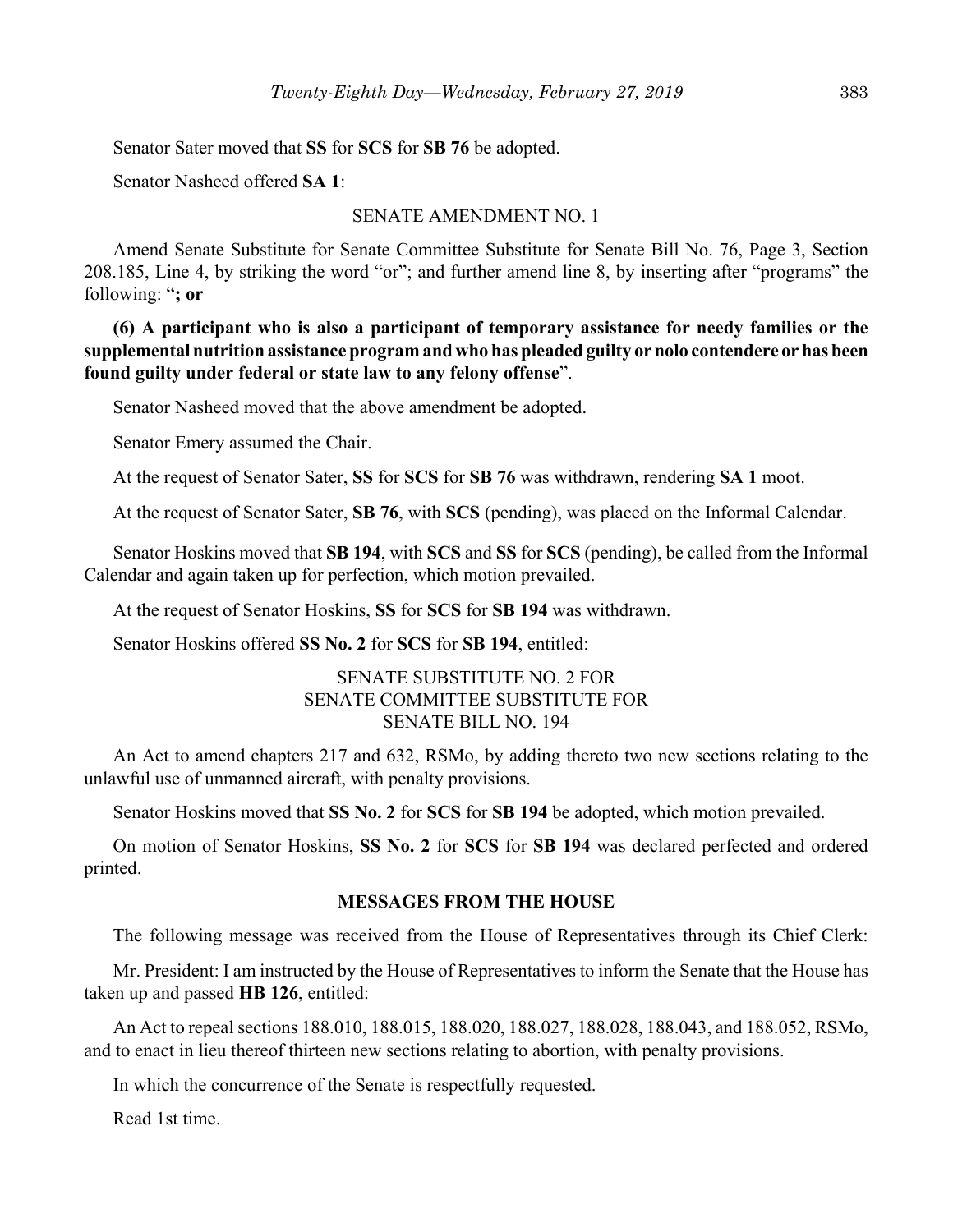## **MESSAGES FROM THE GOVERNOR**

The following messages were received from the Governor, reading of which was waived:

**GOVERNOR** 

STATE OF MISSOURI

February 27, 2019

To the Senate of the 100th General Assembly of the State of Missouri:

I have the honor to transmit to you herewith for your advice and consent the following appointment:

Thomas O. Kuypers, 1005 Jefferson Street, Saint Charles, Saint Charles County, Missouri 63301, as a member of the Missouri Advisory Council on Historic Preservation, for a term ending February 27, 2021, and until his successor is duly appointed and qualified; vice, RSMO 253.408.

Respectfully submitted,

Michael L. Parson

Governor

Also,

#### **GOVERNOR**

#### STATE OF MISSOURI

#### February 27, 2019

To the Senate of the 100th General Assembly of the State of Missouri:

I have the honor to transmit to you herewith for your advice and consent the following appointment:

Kenneth J. Schmidt, 5355 Highway Y, Bonne Terre, Saint Francois County, Missouri 63036, as a member of the Missouri Propane Safety Commission, for a term ending June 30, 2020, and until his successor is duly appointed and qualified; vice, Kenneth J. Schmidt, reappointed.

Respectfully submitted,

Michael L. Parson

Governor

Also,

#### **GOVERNOR**

#### STATE OF MISSOURI

February 27, 2019

To the Senate of the 100th General Assembly of the State of Missouri:

I have the honor to transmit to you herewith for your advice and consent the following appointment:

Robert Paul Wiegers, 460 State Route O, Fayette, Howard County, Missouri 65248, as a member of the Missouri Advisory Council on Historic Preservation, for a term ending February 27, 2021, and until his successor is duly appointed and qualified; vice, RSMO 253.408.

Respectfully submitted, Michael L. Parson

Governor

President Pro Tem Schatz referred the above appointments to the Committee on Gubernatorial Appointments.

## **REPORTS OF STANDING COMMITTEES**

Senator Rowden, Chairman of the Committee on Rules, Joint Rules, Resolutions and Ethics, submitted the following report: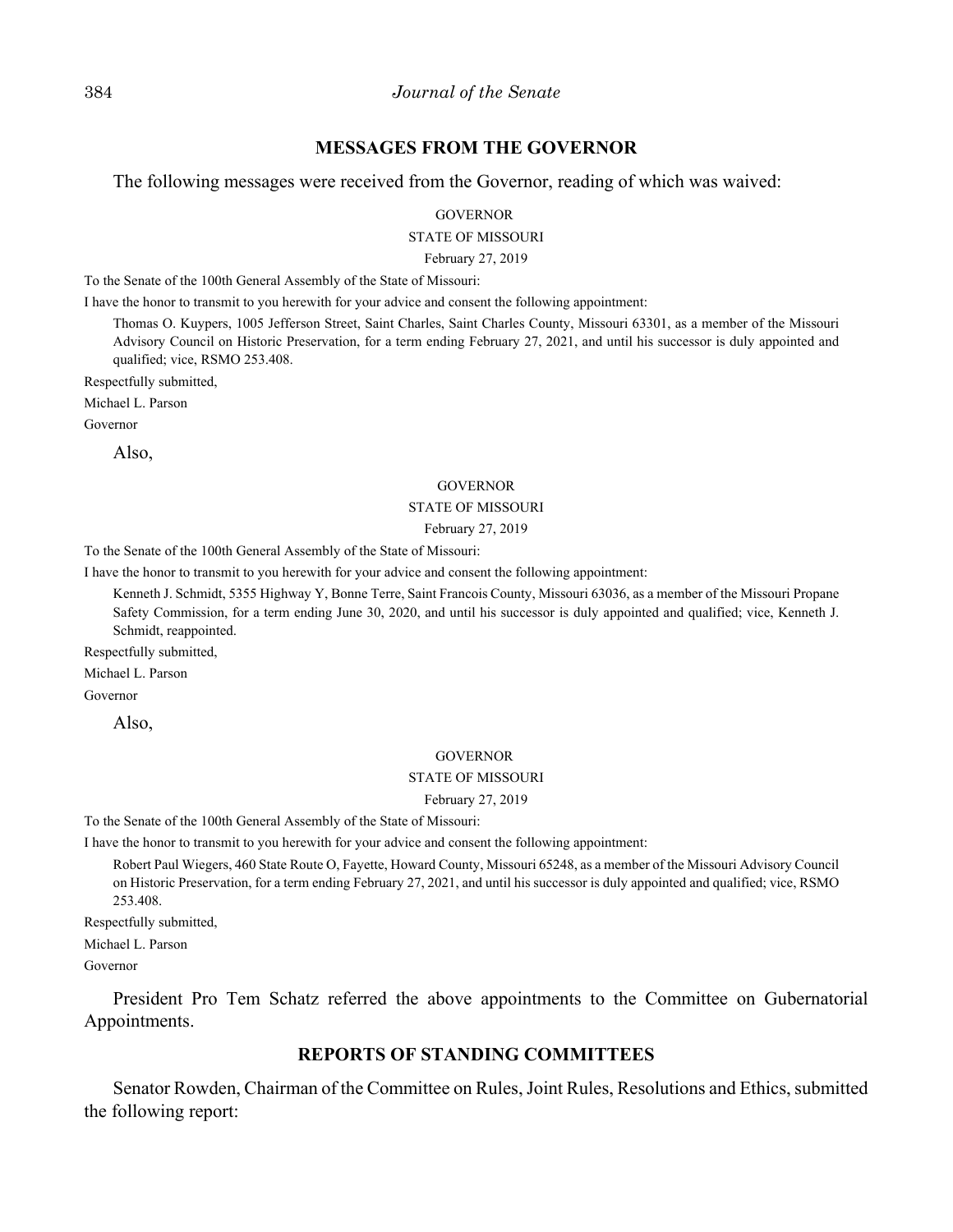Mr. President: Your Committee on Rules, Joint Rules, Resolutions and Ethics, to which was referred **SS No. 2** for **SB 7**, begs leave to report that it has examined the same and finds that the bill has been truly perfected and that the printed copies furnished the Senators are correct.

## **REFERRALS**

President Pro Tem Schatz referred **SS No. 2** for **SB 7** to the Committee on Fiscal Oversight.

## **RE-REFERRALS**

President Pro Tem Schatz re-referred **SB 203** to the Committee on Progress and Development.

## **INTRODUCTION OF BILLS**

The following Bills and Joint Resolution were read the 1st time and ordered printed:

**SB 476**–By Brown.

An Act to repeal sections 324.008 and 324.009, RSMo, and to enact in lieu thereof one new section relating to professional licensing reciprocity for nonresident military spouses.

**SB 477**–By Brown.

An Act to amend chapter 620, RSMo, by adding thereto seven new sections relating to rural workforce development incentives.

**SJR 28**–By Holsman.

Joint Resolution submitting to the qualified voters of Missouri, an amendment repealing section 6 of article X of the Constitution of Missouri, and adopting one new section in lieu thereof relating to exemptions from property tax.

## **INTRODUCTIONS OF GUESTS**

Senator Crawford introduced to the Senate, representatives of Buffalo Leadership.

Senator Libla introduced to the Senate, Kyle and Zoe Imel, Steele.

Senator Cunningham introduced to the Senate, Breanna Lane, Alyssa Moore, Lyndsey Parker, Dillon Cordel, Alex Priest, Nathan Bunch and Olivia Kay Grandberry, Missouri State University.

Senator Burlison introduced to the Senate, the Physician of the Day, Dr. Matthew Kincade, M.D., FACS, and his daughter, Katherine, Springfield; and Katherine was made an honorary page.

Senator Riddle introduced to the Senate, Mikal Bencomo, Michelle Kitson, Katie Mullen, Mary Williams, Chrystal Hudson and Deb Hartsock, representatives of the Alzheimer's Association.

The President introduced to the Senate, Michael Carr, Honolulu, Hawaii.

On motion of Senator Rowden, the Senate adjourned under the rules.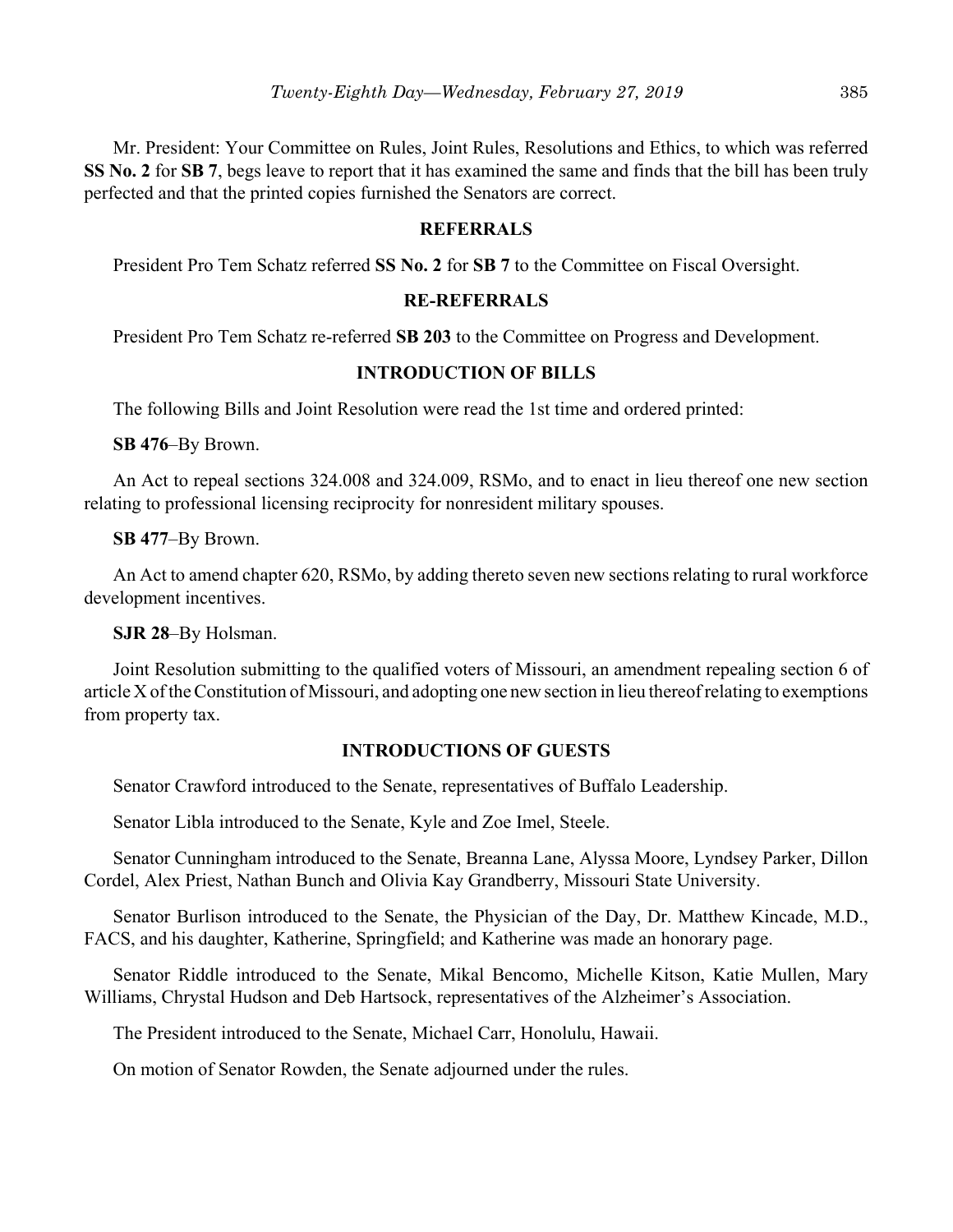386 *Journal of the Senate*

## SENATE CALENDAR

## TWENTY-NINTH DAY–THURSDAY, FEBRUARY 28, 2019

## FORMAL CALENDAR

## SECOND READING OF SENATE BILLS

SB 364-Williams SB 365-Hoskins SB 366-Hoskins SB 367-Burlison SB 368-Hough SB 369-Brown SB 370-Brown SB 371-Eigel SB 372-Hoskins SB 373-Schupp SB 374-Burlison SB 375-Riddle SB 376-Riddle SB 377-Riddle SB 378-Hough SB 379-Romine SB 380-Hough SB 381-Onder SB 382-Emery SB 383-Emery SB 384-Schupp SB 385-Bernskoetter SB 386-O'Laughlin SB 387-Hough SB 388-Burlison, et al SB 389-Burlison SB 390-Wallingford SB 391-Bernskoetter SB 392-Wieland SB 393-Hough

SB 394-O'Laughlin SB 395-Rizzo SB 396-Onder SB 397-White SB 398-White SB 399-Burlison SB 400-Burlison SB 401-Burlison SB 402-Eigel SB 403-Eigel SB 404-Nasheed SB 405-Wallingford SB 406-Wallingford SB 407-Wallingford SB 408-May SB 409-Wieland, et al SB 410-Koenig SB 411-Romine SB 412-Holsman SB 413-Sater SB 414-Wieland SB 415-Bernskoetter SB 416-Bernskoetter SB 417-White SB 418-White SB 419-Riddle SB 420-Riddle SB 421-Wallingford SB 422-White SB 423-Cunningham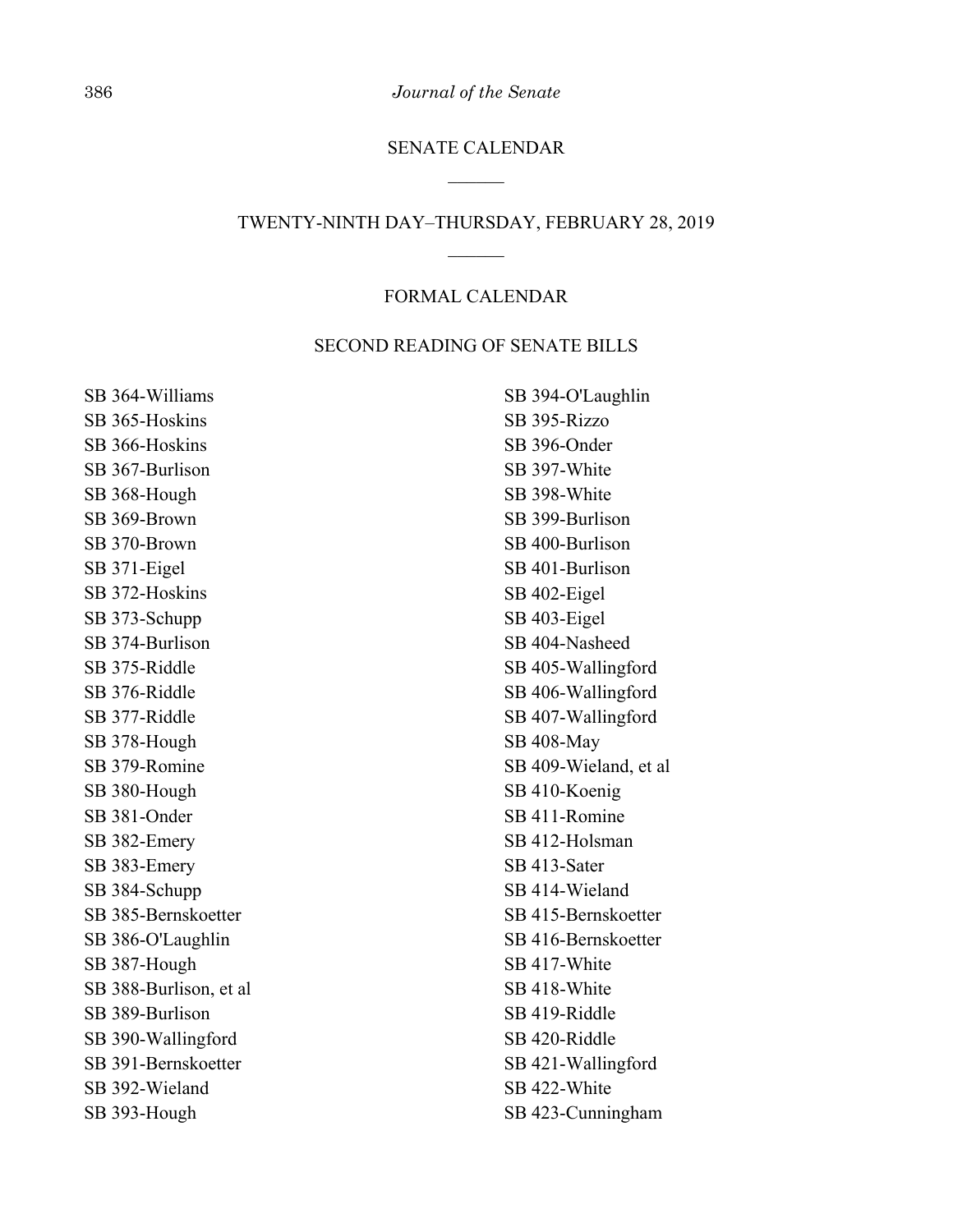SB 424-Luetkemeyer SB 425-Cierpiot SB 426-Williams SB 427-Wieland SB 428-Hough SB 429-Wallingford SB 430-Libla SB 431-Schatz SB 432-Sifton SB 433-Onder SB 434-Riddle SB 435-White SB 436-Hoskins SB 437-Hoskins SB 438-Brown SB 439-Brown SB 440-Brown SB 441-Hough SB 442-Wieland SB 443-Schupp SB 444-Schupp SB 445-Arthur SB 446-Arthur SB 447-Emery SB 448-Sater SB 449-Sater SB 450-Williams SB 451-Riddle SB 452-Curls SB 453-Hough SB 454-Hegeman

SB 455-Holsman SB 456-Schupp SB 457-Curls SB 458-May SB 459-Nasheed SB 460-O'Laughlin SB 461-O'Laughlin SB 462-Arthur SB 463-Burlison SB 464-Burlison SB 465-Burlison SB 466-White SB 467-Onder SB 468-Williams SB 469-Walsh SB 470-Riddle SB 471-Crawford SB 472-Crawford SB 473-Bernskoetter SB 474-Bernskoetter SB 475-Bernskoetter SB 476-Brown SB 477-Brown SJR 22-Nasheed SJR 23-Eigel SJR 24-Cierpiot SJR 25-Libla SJR 26-Holsman SJR 27-Eigel SJR 28-Holsman

## HOUSE BILLS ON SECOND READING

HB 445-Dogan HB 188-Rehder HB 182-Shull HB 280-Ruth HB 108-Sommer HB 72-Tate

HCS for HB 185 HCS for HB 255 HB 214-Trent HB 77-Black HCS for HB 447 HCS for HBs 243 & 544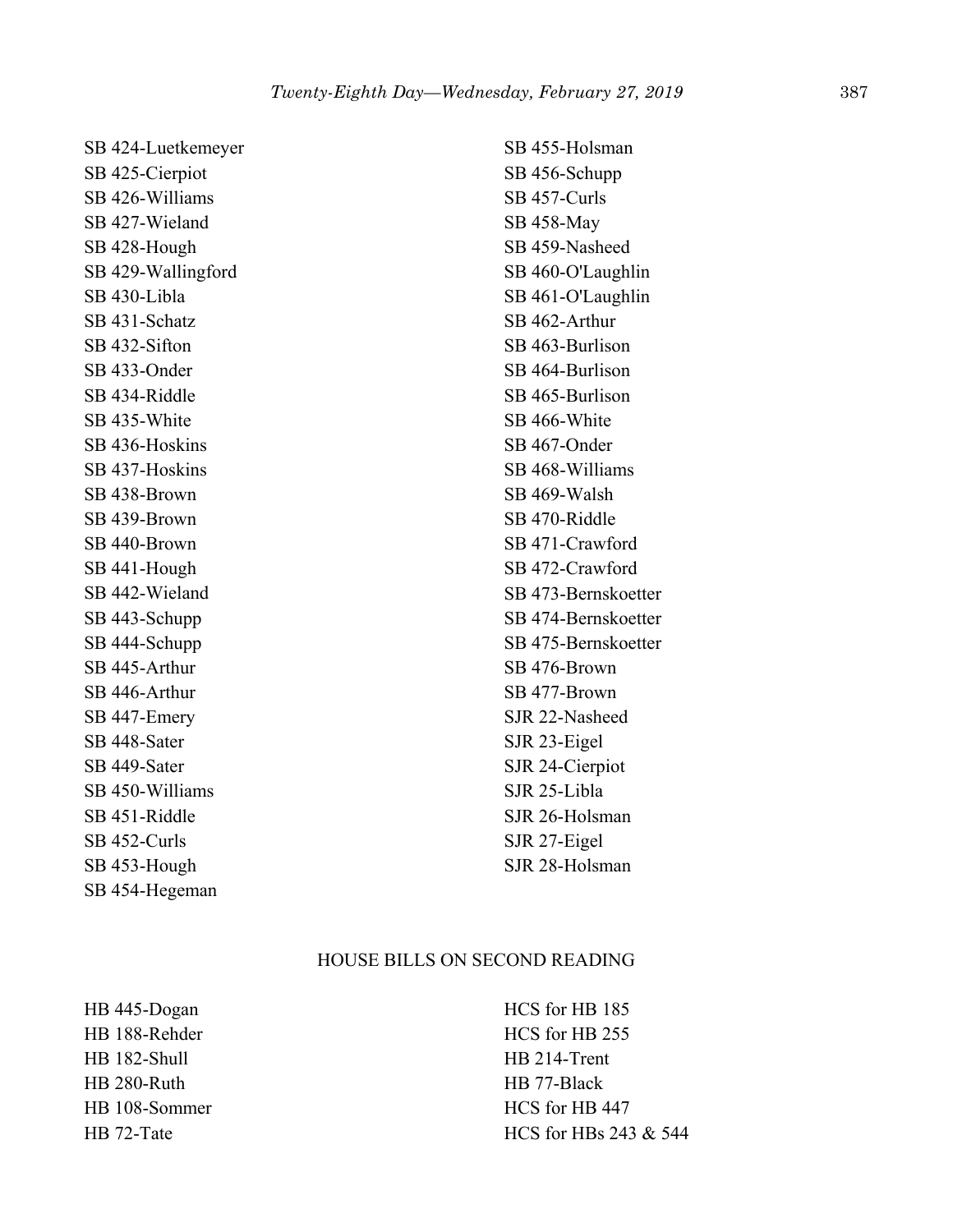HB 283-Anderson HCS for HB 324 HB 113-Smith HB 321-Solon HB 402-Basye HCS for HB 242 HCS for HB 303

HB 70-Dinkins HB 461-Pfautsch HCS for HB 239 HCS for HB 354 HB 441-Fitzwater HB 138-Kidd HB 126-Schroer

## THIRD READING OF SENATE BILLS

SS for SCS for SB 197-Onder SB 182-Cierpiot, et al SB 53-Crawford SB 196-Bernskoetter (In Fiscal Oversight) SB 133-Cunningham SB 72-O'Laughlin and Emery SS#2 for SB 7-Emery (In Fiscal Oversight)

## SENATE BILLS FOR PERFECTION

1. SB 132-Emery, with SCS

- 2. SB 65-White
- 3. SB 100-Riddle
- 4. SB 69-Hough
- 5. SB 291-Wallingford, with SCS
- 6. SB 252-Wieland, with SCS
- 7. SB 167-Crawford, with SCS
- 8. SB 45-Hoskins, with SCS
- 9. SB 292-Eigel, with SCS

10. SB 213-Hegeman 11. SB 184-Wallingford, with SCS 12. SB 283-Hoskins 13. SB 180-Wallingford, with SCS 14. SB 10-Cunningham, with SCS 15. SB 224-Luetkemeyer 16. SBs 12 & 123-Cunningham, with SCS 17. SB 9-Emery, with SCS 18. SJR 2-Emery, with SCS

# INFORMAL CALENDAR

## SENATE BILLS FOR PERFECTION

SB 4-Sater SB 14-Wallingford SB 16-Romine, with SCS, SS for SCS, SA 3 & point of order (pending) SB 30-Hegeman, with SCS SB 39-Onder SB 44-Hoskins, with SCS & SS for SCS (pending)

SBs 46 & 50-Koenig, with SCS SB 49-Rowden, with SCS SB 56-Cierpiot, with SCS, SA 1 & SA 1 to SA 1 (pending) SB 57-Cierpiot SB 76-Sater, with SCS (pending) SB 154-Luetkemeyer, with SS & SA 2 (pending) SB 160-Koenig, with SCS